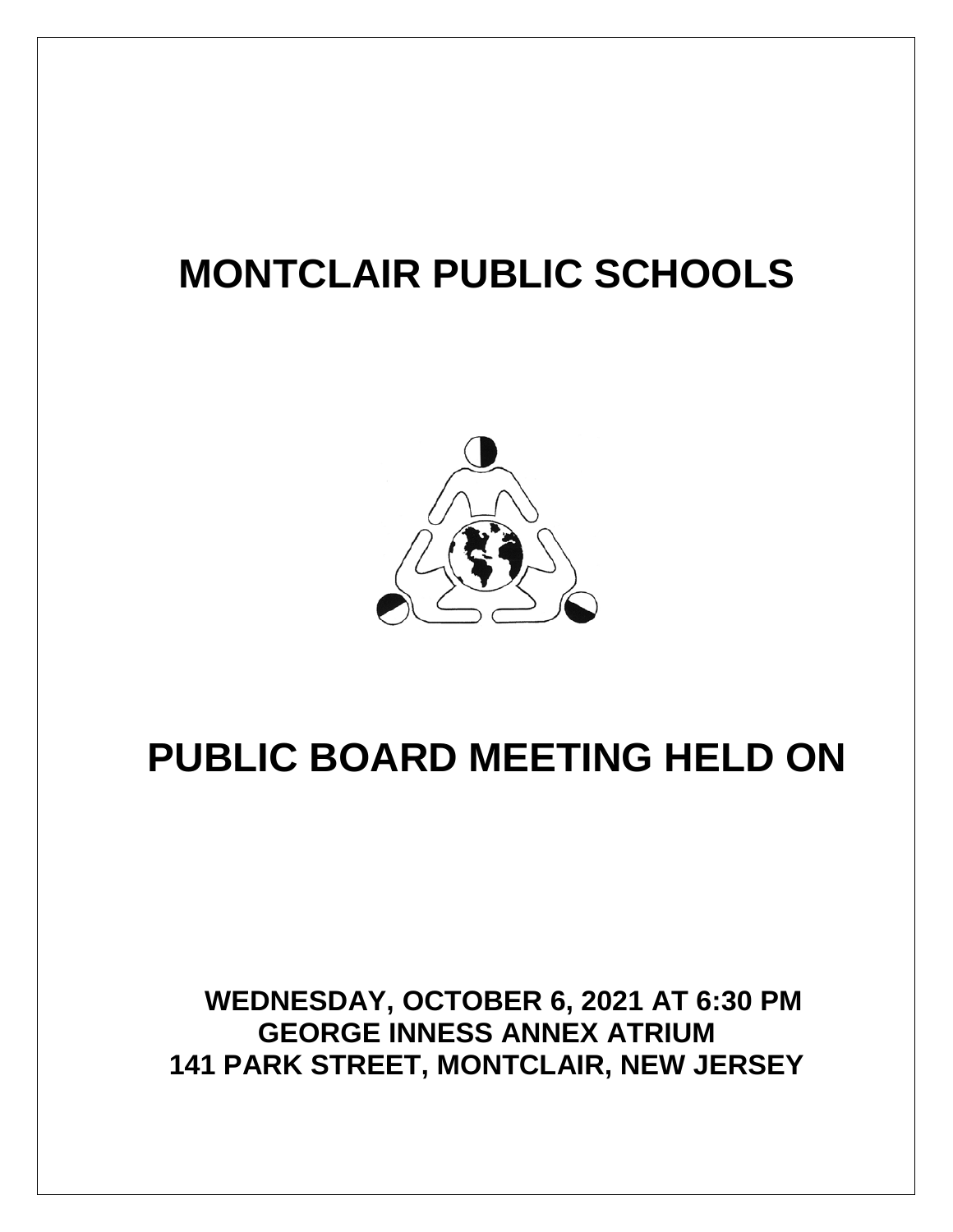# AGENDA FOR THE PUBLIC BOARD MEETING HELD WEDNESDAY, OCTOBER 6, 2021 AT 6:30 PM GEORGE INNESS ANNEX ATRIUM 141 PARK STREET, MONTCLAIR, NEW JERSEY

- A. ROLL CALL
- B. RESOLUTION FOR EXECUTIVE SESSION
- C. RETURN TO OPEN SESSION ROLL CALL
- D. THE PLEDGE OF ALLEGIANCE
- E. STATEMENTS
	- 1. Meeting Notice
- F. SUPERINTENDENT'S REPORT
	- 1. Pooled Testing- Dr. Felice Harrison-Crawford
- G. STUDENT REPRESENTATIVE
- H. COMMITTEE REPORTS
	- 1. Communication
	- 2. Climate and Culture
	- 3. Curriculum/Special Education/Technology
	- 4. Policy
	- 5. Finance and Facilities
	- 6. Personnel
- I. COMMENTS FROM THE PUBLIC The Board will allow time for the public to comment on agenda and non-agenda items.
- J. BOARD COMMENTS
- K. BUSINESS OFFICE
	- 1. Approval of Revised Appointment of Board Members to Committees/Liaisons
	- 2. Approval of Award of Professional Services Contract for Consultant
	- 3. Approval of Award to Concentric Bioworks, Inc. ("Ginkgo")
- L. PUPIL SERVICES
- M. OPERATIONS AND SCHOOL SUPPORT SERVICES
- N. DEPARTMENT OF EQUITY, CURRICULUM AND INSTRUCTION
- O. PERSONNEL
	- 1. Personnel Report (Provided within Addendum)
- P. ANNOUNCEMENT OF FUTURE MEETING DATES

The next public meeting of the Montclair Board of Education will be held on Monday, October 18, 2021 at 6:30pm in the George Inness Annex Atrium at 141 Park Street. The meeting will go into closed session until approximately 7:30 pm when it will re-open to the public.

Q. ADJOURNMENT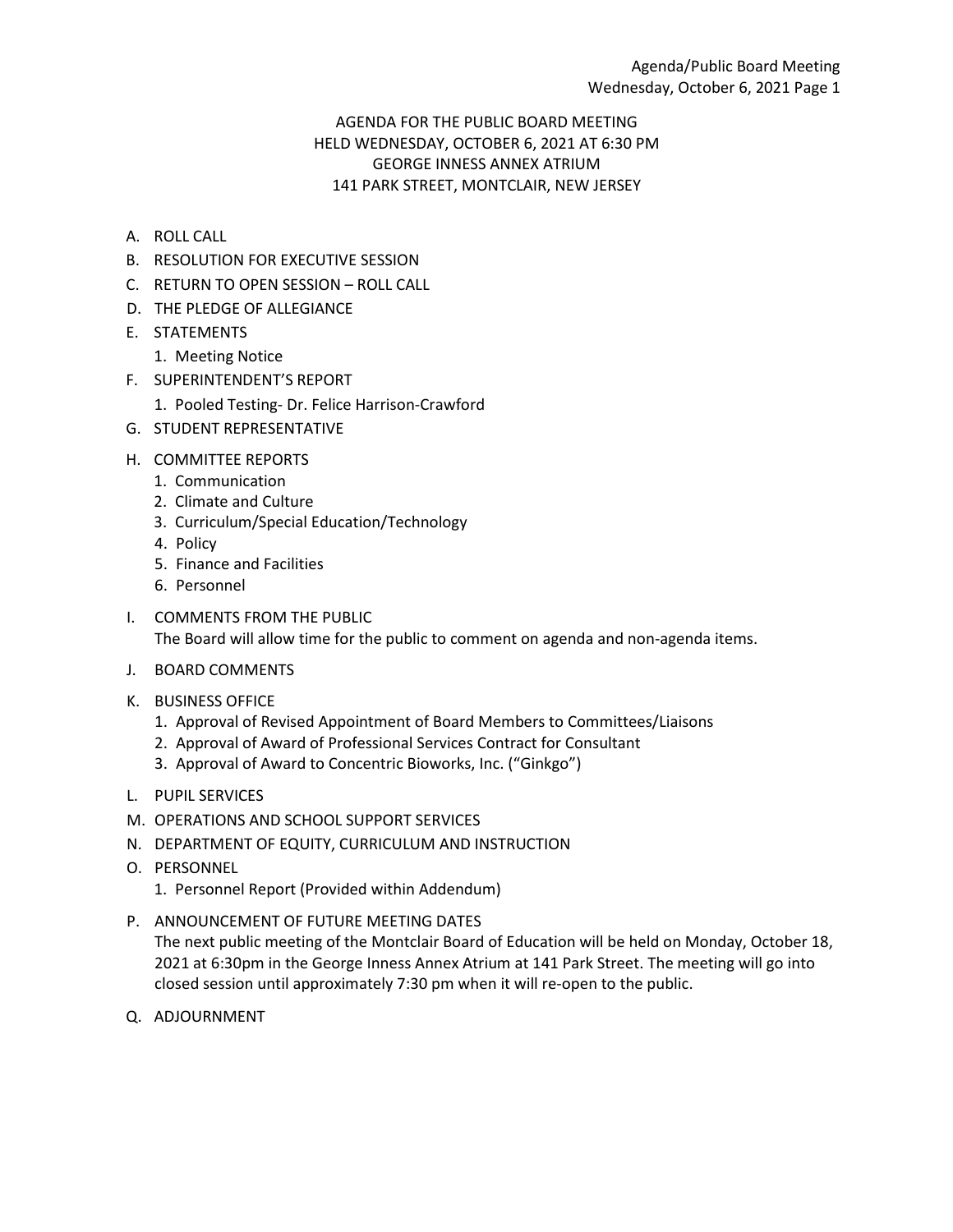## THE PUBLIC SCHOOLS Montclair, New Jersey

# **REVISED APPOINTMENT OF BOARD MEMBERS TO COMMITTEES/LIAISONS**

**Be it Resolved** that upon the recommendation of the Superintendent, the Board Members are hereby appointed to represent the Montclair Board of Education on committees as outlined below in accordance with N.J.S.A. 18A:65-30 until the next organizational meeting of the Board and until the appointment and qualification of their successors.

Board Committees **Board Member** 

Personnel Jannah; Church; Silverstein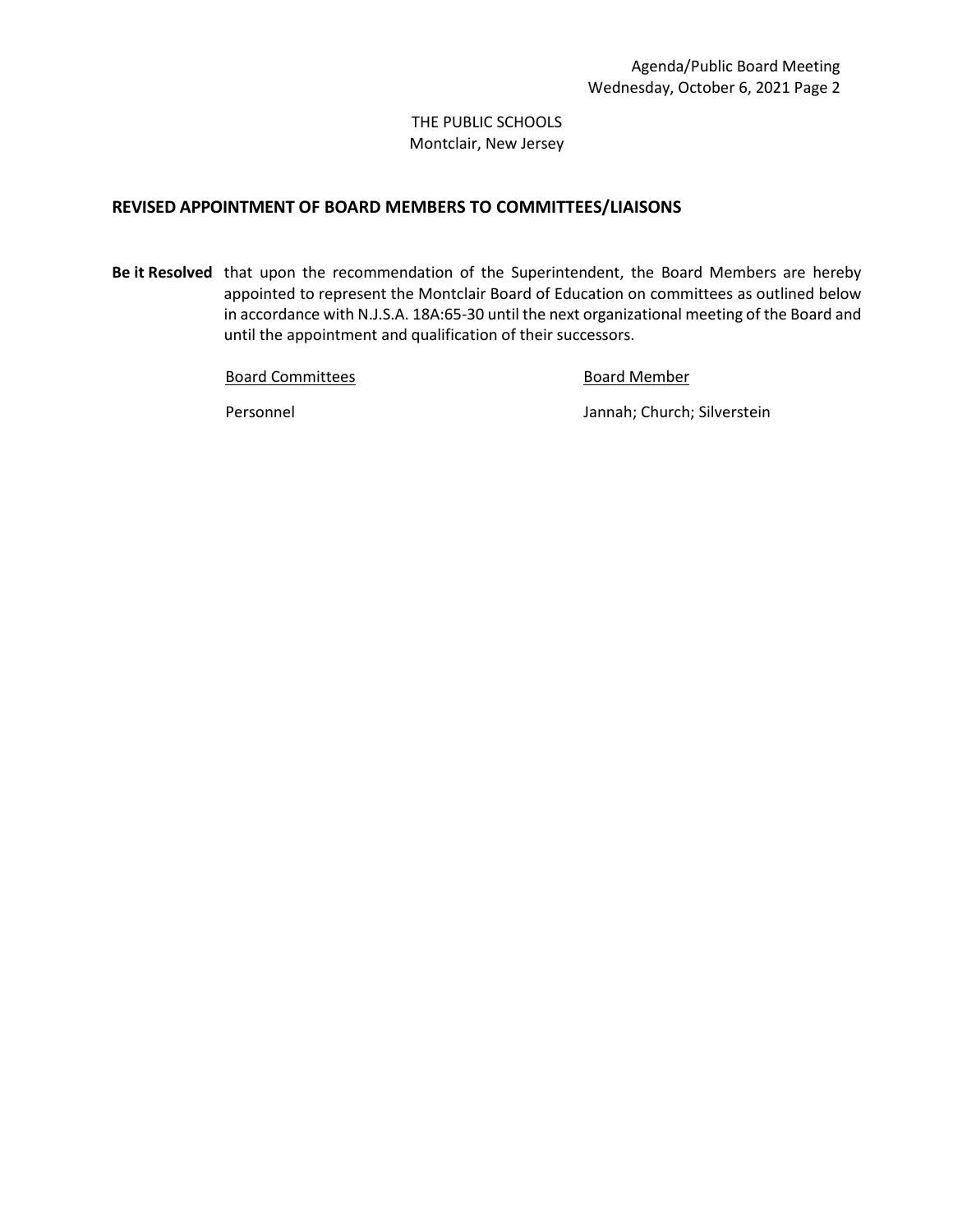## THE PUBLIC SCHOOLS Montclair, New Jersey

#### **AWARD OF PROFESSIONAL SERVICES CONTRACT FOR CONSULTANT**

- **WHEREAS,** N.J.S.A. 18A:18A-5(a)(1) states in part "Any purchase, contract or agreement… may be made, negotiated or awarded by the Board of Education by resolution at a public meeting without advertising for bids…, and
- **WHEREAS,** the contract is awarded without competitive bidding as a "Professional Service" in accordance with the Public School Contract Law, N.J.S.A. 18A:18A-5(a)(1), because it is for services performed by persons authorized by law to practice a recognized profession, and
- **WHEREAS,** the Montclair Board of Education is in need of a consultant to support the district, and
- **WHEREAS,** funds are or will be available for this purpose,
- **BE IT RESOLVED** that upon the recommendation of the Superintendent, the Board of Education awards a contract to Purnell Group LLC at a rate of \$200.00 per hour, not to exceed \$2,000.00, to provide this service and approves the proposal on file in the Business Office.